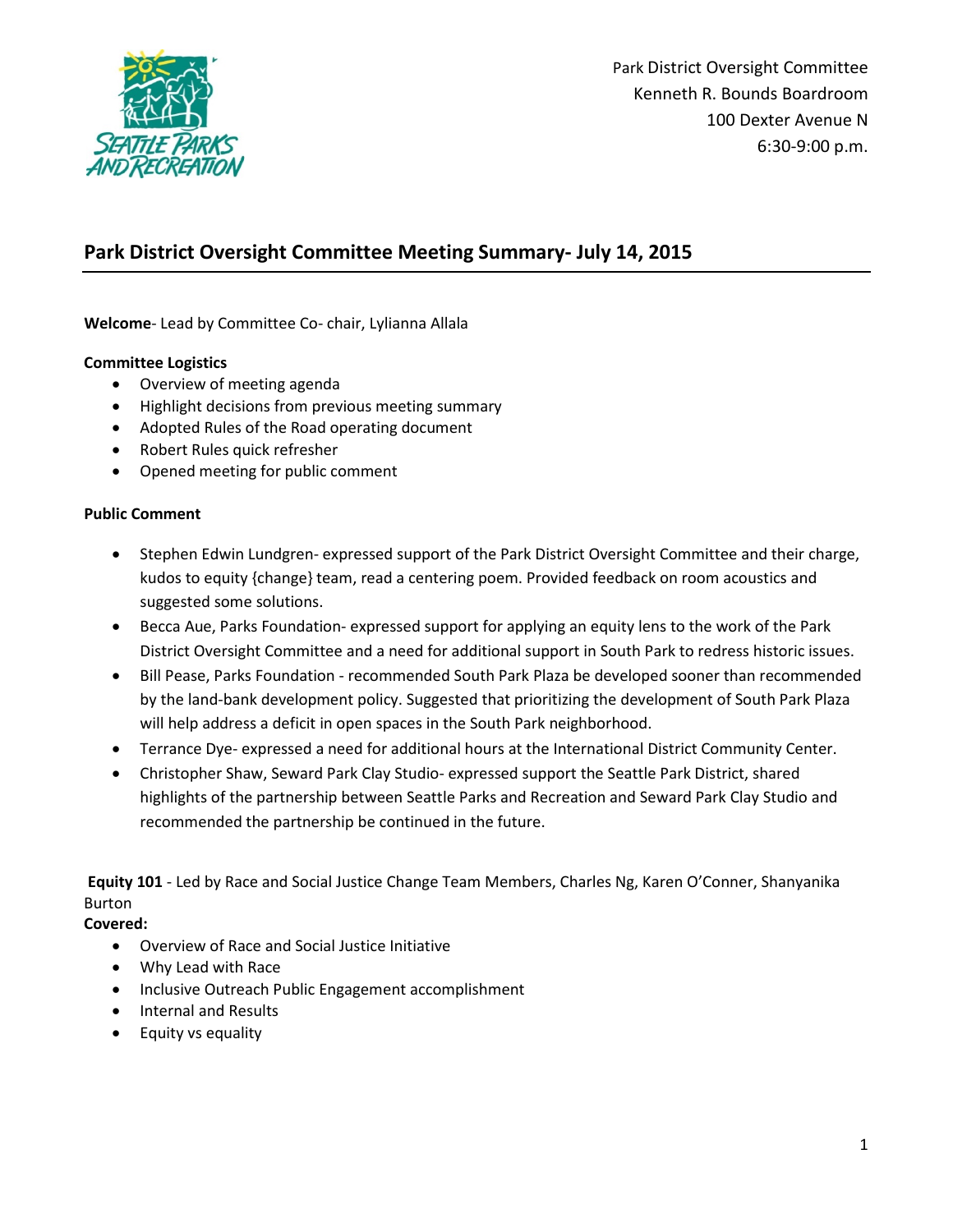**Seattle Park District Basics: A Closer Look-** Led by Susan Golub and Michele Finnegan **Covered:** 

- Overview of Seattle Parks and Recreation funding sources
	- o General fund
	- o Park District funds
	- o Other fund sources
- Overview of 2015-2016 Investment Initiative Funding
	- o Investment initiative spending plan for 2015-2016
	- o Overview of initiatives that require District Oversight Committee input

### **Decisions Made**

- 1. Committee amended Rules of the Road document to include "Have fun" and adopted as an operating document.
- 2. Committee adopted Robert's Rules of Order as their discussion facilitation and group decision-making guidelines.
- 3. Committee will commit future agenda time to develop job descriptions that clarify their function.

## **Q&A**

### **Q1: May we have a summary of the changes that were made to the investment initiatives since the PLCAC (Parks Legacy Citizens Advisory Committee) process?**

*A1: Yes, we will provide you with the investment initiative cover pages showing the changes from the recommendations of the Parks Legacy Citizens' Advisory Committee, to what was recommended by Mayor Murray and what was adopted by the City Council. Please note: you will see that almost every initiative changed some, as the Council applied a slightly different rate for calculating salaries than the Executive.*

# **Q2: What is the scholarship fund?**

*A2: The scholarship fund is part of Initiative 3.1: Restore Community Center Operations. Parks is developing a system-wide recreation scholarship program in partnership with the Associated Recreation Council, Parks' key partner in providing recreation programs. Once developed, this scholarship system will increase access to recreation programs by low-income participants valued at least \$400,000 per year. Previous to this initiative, there has only been a system-wide scholarship fund for licensed childcare programs; recreation program scholarships were funded on an ad hoc basis by individual advisory councils. This will be the first system-wide fund to help families pay for fee-based recreation programs such as youth basketball leagues, swimming lessons, art classes and the many other programs provided by Parks and Recreation.* 

### **Q3: Can we restructure how the Park District funds are allocated?**

*A3: Response: The City is committed to allocating Park District funds for the purposes approved by the Mayor and the City Council in the inter-local agreement for this 6-year planning cycle and as set forth in the annual budget process. This is the financial plan that was presented to the voters and to you at the July 14 meeting. The cycle for discussing possible restructuring would be when the next 6 year planning cycle gets underway.*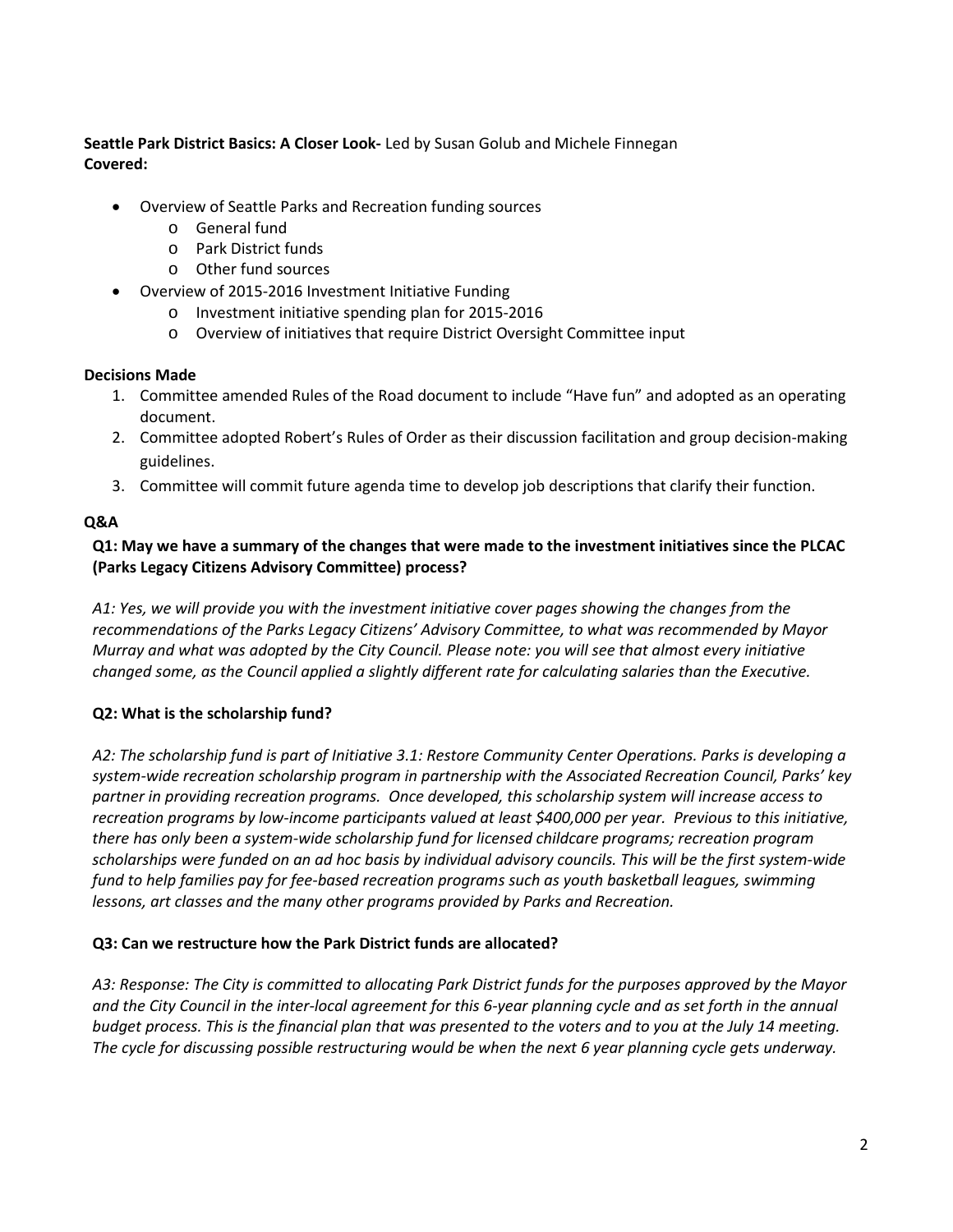Q&A continued,

#### **Q4: Will we get additional information about exactly how the funding in each initiative will be spent?**

*A4: Parks and Recreation is interested in providing the Committee with the information desired however we are uncertain exactly what is desired as it relates to this question. Could we get more clarity on the level of information requested? As you may know, we plan to provide regular reports actual spending in achieving the outcomes associated with each initiative.*

### **Q5: Where do tools like the Asset Management system fit into the Major Maintenance investment initiative?**

*A5: Parks and Recreation is purchasing a new Asset Management Work Order System which will significantly improve tracking and prioritizing major maintenance needs. The Major Maintenance Initiative is funding the purchase of the system as well as any ongoing system costs.*

### **Q6: What is the Park District Oversight Committee's role in assessing the feasibility of each of the investment initiatives?**

*A6: The current investment initiatives were developed and prioritized through the Parks Legacy Plan Citizens Advisory Committee process. They were further evaluated and assessed through the Executive and Council review process prior to approving the ballot measure. Seattle Parks and Recreation is confident each of the initiatives is feasible. Considerable effort was made during the Park District development period to recommend priority, feasible initiatives and many of the initiatives supplement existing work of the department. Implementation will be monitored as part of the performance measurement system, with regular reports to the Oversight Committee.* 

### **Q7: May we have an annotated version of the investment initiative cover page that illustrates which initiatives the Park District Oversight Committee will work on? It should also show how public input was collected for the other initiatives.**

*A7: See Attachment A below. The highlighted items are the initiative areas with funding criteria that Parks and Recreation requests the Oversight Committee's advice. Public input on other initiatives may be provided as part of the public comment at District Oversight Committee meetings, Board of Park Commissioner meetings or directly to Seattle Parks and Recreation. Public input in the development and prioritization of these investment initiatives was a key aspect of the Parks Legacy Plan Citizen Advisory Committee process.*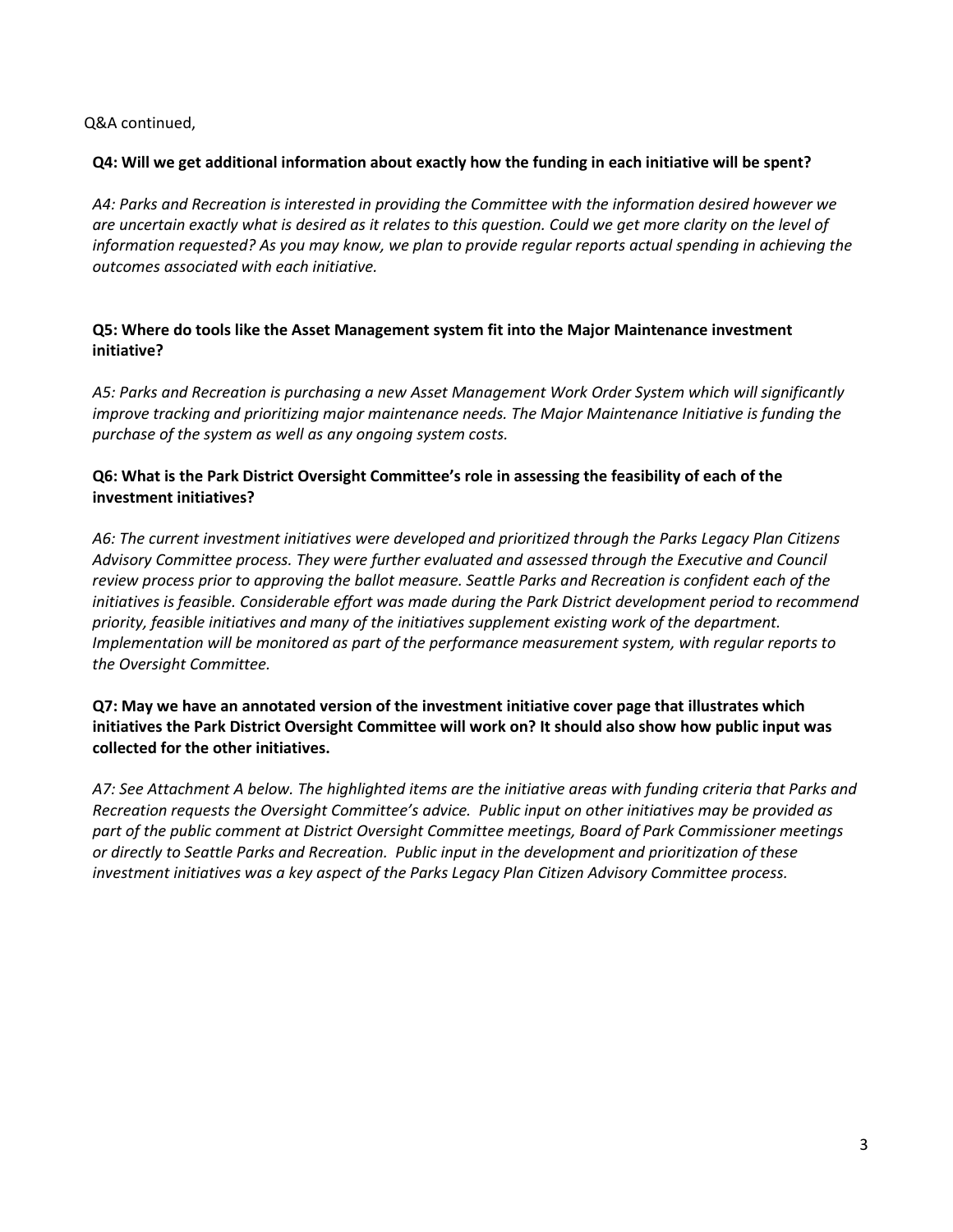Q&A continued,

### **Q8: May we have additional tools that help us to inform community members about the 2015 Seattle Park District ramp-up year activities?**

*A8: Parks and Recreation is beginning a Park District recognition project including online updates using our website. Currently, we display temporary signage in areas where Park District funded activities are occurring. A more permanent recognition campaign will occur later this year and will include talking points explaining the Park District.*

*Please see a brief list of speaking points regarding 2015 Seattle Park District ramp-up year activities below :*

- *The Park District won't start collecting taxes until 2016.*
- *2015 is a ramp-up year with the City providing a \$10 million loan to begin Park District projects.*
- *Some of the \$10 million ramp-up year funding is being spent on planning for future spending; examples include the Community Center Strategic Plan, Off-leash Area Plan, purchase and implementation of the Asset Management Work Order System*
- *The Park District will be fully funded in 2016 when it will collect approximately \$48 million.*

#### **Q9: How will we define and measure the success of the investment initiatives?**

*A9: Parks and Recreation is developing a system-wide performance measurement system and Park District Initiative implementation will be assessed as part of this system.*

#### **Q10: May we see more in depth management plans for each of the investment initiatives?**

*A10: We do not have in-depth management plans for each investment initiative. Parks and Recreation is focused on measuring and reporting outcomes, for example doubling some comfort station cleaning, rather than on reporting how we add staff and change work plans to achieve the outcome.*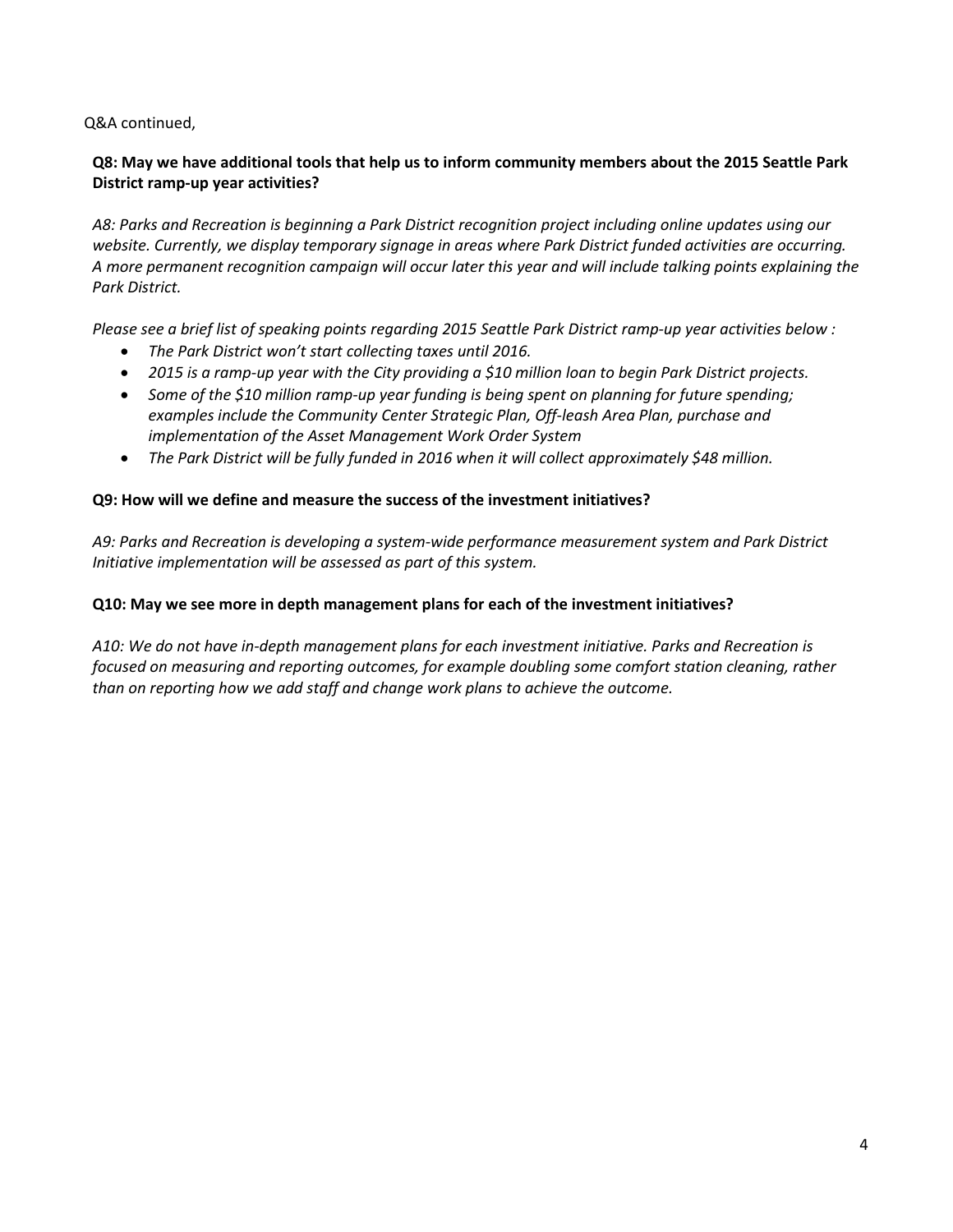# Attachment A: Allocation Initiatives Highlighted

This document contains supporting information for the initiatives funded in 2015-2020 planning cycle of the Seattle Park District and includes 2015 actions.

| <b>Reference</b><br><b>Number</b> | <b>Investment Initiative</b>                                  | 2015<br>Spending<br>Plan | 2016<br>Spending<br>Plan | Page                                         |
|-----------------------------------|---------------------------------------------------------------|--------------------------|--------------------------|----------------------------------------------|
| 1                                 | <b>Fix it First</b>                                           |                          |                          | Error!<br><b>Bookmark</b><br>not<br>defined. |
| 1.1                               | <b>Fund Major Maintenance Backlog and Property Management</b> | \$2,335,800              | \$18,501,875             | Error!<br><b>Bookmark</b><br>not defined.    |
| 1.2                               | <b>Community Center Rehabilitation and Development</b>        | \$358,000                | \$4,329,000              | Error!<br><b>Bookmark</b><br>not defined.    |
| 1.3                               | <b>Saving Our City Forests</b>                                | \$453,000                | \$2,695,750              | Error!<br><b>Bookmark</b><br>not defined.    |
| 1.4                               | <b>Aquarium Major Maintenance</b>                             | \$300,000                | \$1,080,000              | Error!<br><b>Bookmark</b><br>not defined.    |
| 1.5                               | Zoo Major Maintenance                                         | \$500,000                | \$1,800,000              | Error!<br><b>Bookmark</b><br>not defined.    |
| $\overline{2}$                    | <b>Maintaining Parks and Facilities</b>                       |                          |                          | Error!<br><b>Bookmark</b><br>not<br>defined. |
| 2.1                               | <b>Increase Preventive Maintenance</b>                        | \$844,721                | \$1,417,700              | Error!<br><b>Bookmark</b><br>not defined.    |
| 2.2                               | Provide Clean, Safe, Welcoming Parks                          | \$1,839,430              | \$2,088,854              | Error!<br><b>Bookmark</b><br>not defined.    |
| 2.4                               | <b>Make Parks Safer</b>                                       | \$30,000                 | \$243,248                | Error!<br><b>Bookmark</b><br>not defined.    |
| 2.5                               | <b>Improve Dog Off-Leash Areas</b>                            | \$103,819                | \$106,414                | Error!<br><b>Bookmark</b><br>not defined.    |
| 2.6                               | <b>Rejuvenate Our P-Patches</b>                               | \$100,000                | \$200,000                | Error!<br><b>Bookmark</b><br>not defined.    |
|                                   |                                                               |                          |                          |                                              |
| $\mathbf{3}$                      | <b>Programs for People</b>                                    |                          |                          | Error!<br><b>Bookmark</b>                    |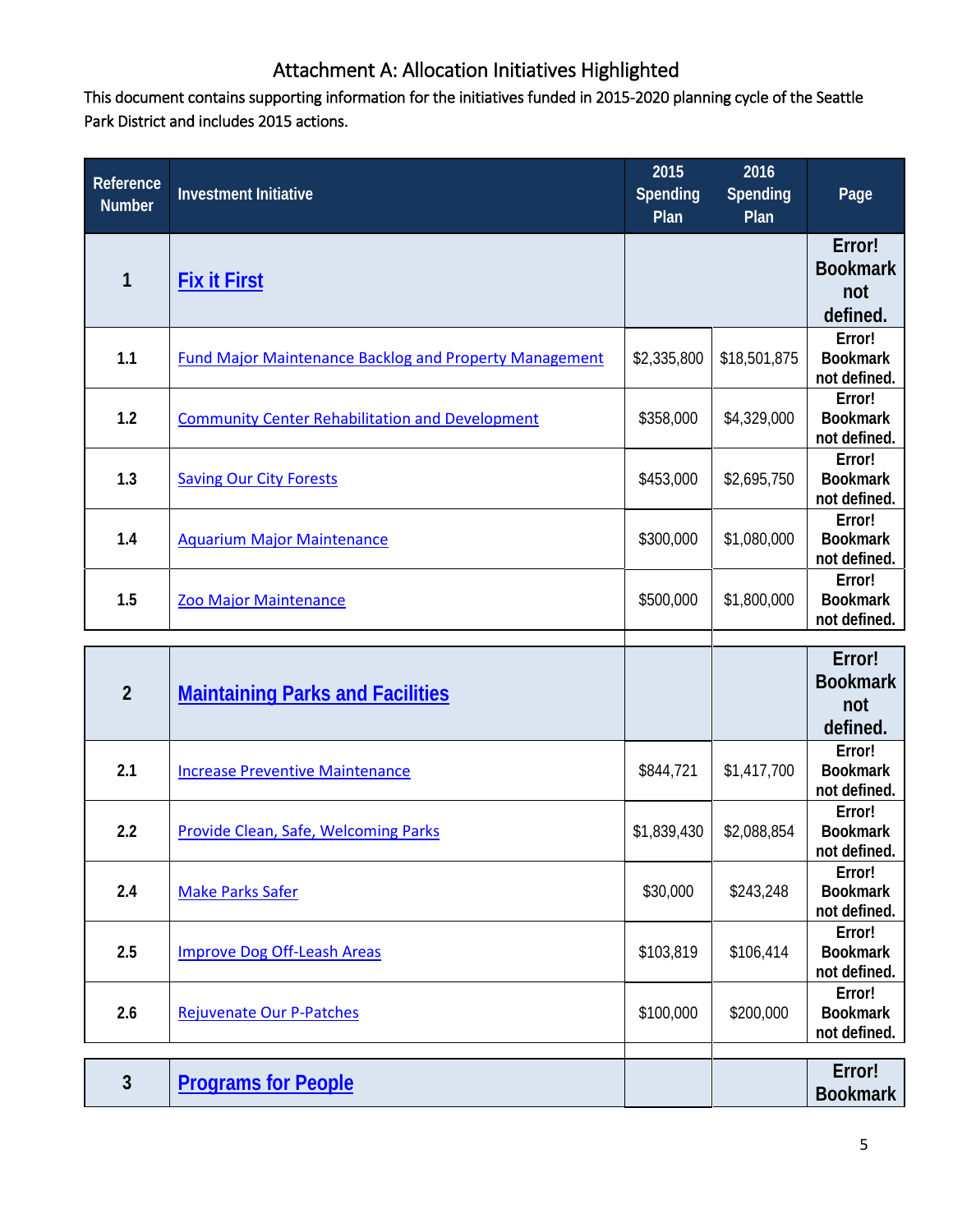# Attachment A: Allocation Initiatives Highlighted

This document contains supporting information for the initiatives funded in 2015-2020 planning cycle of the Seattle Park District and includes 2015 actions.

|     |                                                              |             |             | not<br>defined.                              |
|-----|--------------------------------------------------------------|-------------|-------------|----------------------------------------------|
| 3.1 | <b>Restore Community Center Operations: scholarship fund</b> | \$1,351,689 | \$1,385,481 | Error!<br><b>Bookmark</b><br>not defined.    |
| 3.2 | <b>Recreation Opportunities for All</b>                      | \$130,105   | \$471,638   | Error!<br><b>Bookmark</b><br>not defined.    |
| 3.3 | Better Programs for Young People-Seattle's Future            | \$250,467   | \$256,729   | Error!<br><b>Bookmark</b><br>not defined.    |
| 3.4 | Meeting the Needs of People with Disabilities                | \$166,000   | \$170,150   | Error!<br><b>Bookmark</b><br>not defined.    |
| 3.5 | <b>More Programs for Older Adults</b>                        | \$262,000   | \$268,550   | Error!<br><b>Bookmark</b><br>not defined.    |
| 3.6 | Put the Arts in Parks (2016)                                 | \$0         | \$344,488   | Error!<br><b>Bookmark</b><br>not defined.    |
| 3.7 | <b>Get Moving Fund</b>                                       | \$76,644    | \$256,250   | Error!<br><b>Bookmark</b><br>not defined.    |
| 3.8 | <b>Customer Service and Technology (2016)</b>                | \$0         | \$307,500   | Error!<br><b>Bookmark</b><br>not defined.    |
|     |                                                              |             |             |                                              |
| 4   | <b>Building for the Future</b>                               |             |             | Error!<br><b>Bookmark</b><br>not<br>defined. |
| 4.1 | Park Land Acquisition and Leverage Fund (2016)               | \$0         | \$2,000,000 | Error!<br><b>Bookmark</b><br>not defined.    |
| 4.2 | Major Projects Challenge Fund (2016)                         | \$0         | \$1,600,000 | Error!<br><b>Bookmark</b><br>not defined.    |
| 4.3 | Maintain & Activate Seattle's New Waterfront Park (2019)     | \$0         | \$3,510,000 | Error!<br><b>Bookmark</b><br>not defined.    |
| 4.4 | Develop 14 New Parks at Land-Banked Sites (2016-18)          | \$0         |             | Error!<br><b>Bookmark</b><br>not defined.    |